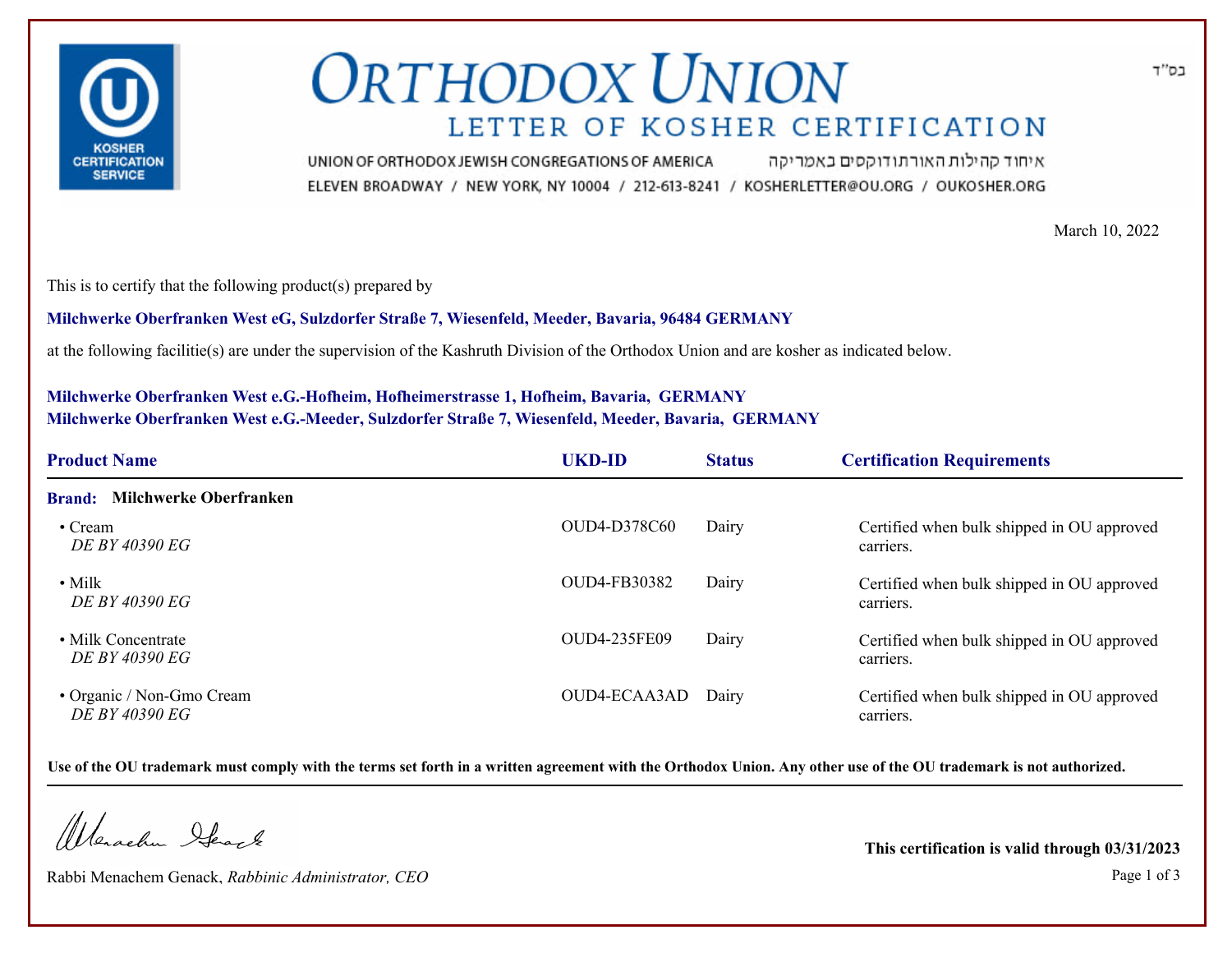

# **ORTHODOX UNION** LETTER OF KOSHER CERTIFICATION

איחוד קהילות האורתודוקסים באמריקה UNION OF ORTHODOX JEWISH CONGREGATIONS OF AMERICA ELEVEN BROADWAY / NEW YORK, NY 10004 / 212-613-8241 / KOSHERLETTER@OU.ORG / OUKOSHER.ORG

March 10, 2022

#### **Milchwerke Oberfranken West eG (continued)**

This is to certify that the following product(s) prepared by this company at the facilitie(s) listed above are under the supervision of the Kashruth Division of the Orthodox Union and are kosher as indicated below.

| <b>Product Name</b>                                           | <b>UKD-ID</b>       | <b>Status</b> | <b>Certification Requirements</b>                       |
|---------------------------------------------------------------|---------------------|---------------|---------------------------------------------------------|
| Brand: Milchwerke Oberfranken (continued)                     |                     |               |                                                         |
| • Organic / Non-Gmo Milk<br>DE BY 40390 EG                    | OUD4-31D6FE8        | Dairy         | Certified when bulk shipped in OU approved<br>carriers. |
| • Organic / Non-Gmo Milk Concentrate<br><i>DE BY 40390 EG</i> | <b>OUD4-D701BE6</b> | Dairy         | Certified when bulk shipped in OU approved<br>carriers. |
| • Organic / Non-Gmo Whey<br><i>DE BY 40390 EG</i>             | OUD4-7004453        | Dairy         | Certified when bulk shipped in OU approved<br>carriers. |
| • Organic / Non-Gmo Whey Concentrate<br>DE BY 40390 EG        | OUD4-F789530        | Dairy         | Certified when bulk shipped in OU approved<br>carriers. |
| • Skim Milk<br>DE BY 603                                      | OUD4-C388A55        | Dairy         | Certified when bulk shipped in OU approved<br>carriers. |

**Use of the OU trademark must comply with the terms set forth in a written agreement with the Orthodox Union. Any other use of the OU trademark is not authorized.**

Werachen Stack

Rabbi Menachem Genack, *Rabbinic Administrator, CEO* Page 2 of 3

**This certification is valid through 03/31/2023**

בס"ד